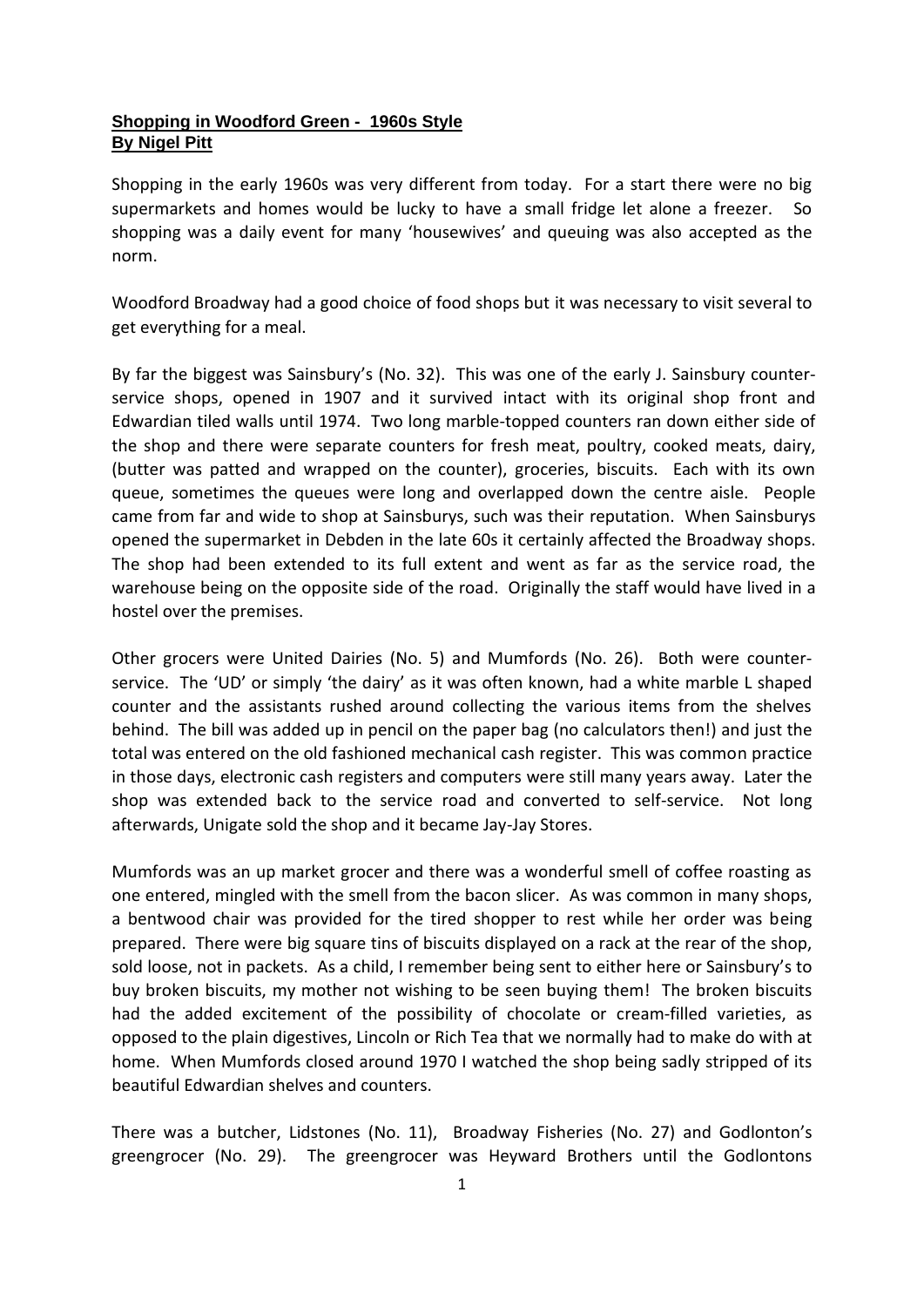acquired it in 1959. This was a very busy shop and again queuing was involved, once for the vegetables which were at the back of the shop and then again for the fruit and salad which was beautifully displayed on a counter at the front and to the left hand side. There was no shop front, just a shutter. There was no self-service in those days and one took a shopping bag or basket for the shopping, carrier bags were brown kraft paper with string handles and had to be paid for! So the first thing into the basket would be the potatoes (tipped in from the scales) followed by the heavy veg, with salad and fruit on top. The fruit counter was usually manned by Mrs. G (as my mother called her) and of course one just asked for the items and accepted them already wrapped in a paper bag. There was no selection by the customer then. It was a brave person who returned to complain about any merchandise! Mrs. G was always immaculately made up, wore fluffy mules and sported a fur collar in the winter!

The fishmonger's was also open fronted with a large cold slab running from front to back. Poultry and game was hung at the front of the shop. 'Harry The Fish' ran the shop.

Many shops provided a delivery service and one could either place the order in the shop or telephone it. My grandmother had her groceries delivered by Mumfords. Daily fresh bread was delivered by a baker and both the butcher and fishmonger delivered orders.

As children we were spoilt for sweet shops. The best was Vales (No. 8). The original shopfront is still intact, the name 'Chas W. Vale' used to be in the panel below the glass. Later this was taken over by Frank Moore, [whose son Brian acquired Broadway Music & Vision (then at No. 4) in around 1969]. This had a tobacconist counter on the left and a counter at the rear of the shop with rows of sweet jars on shelves. All sweets being sold loose and weighed out into small white paper bags. On the right hand wall were displayed Fullers Cakes in their white and red boxes. These were only purchased for very special occasions. The walnut one was the most famous, three layers of sponge with walnut buttercream filling, covered in thick white frosted icing with walnuts round the edge. I also liked the chocolate cake with its thick dark chocolate icing.

There was also a small sweet shop at the far end (No. 23a) and by the station subway was the cheaper option presided over by Mrs. Bennie. This sold the low-priced sweets - sherbert fountains, sherbert dabs, flying saucers, loose liquorice, farthing chews – 'Blackjacks' or 'Fruit Salad' and 'Jamboree Bags' which contained candy sweets and some plastic toy or similar. The sweets in the bags were not very nice! We came here when our pocket money was running short! Also on sale here were cheap toys. Everything was in glass cases on the counter and had to be asked for. Mrs. Bennie was never that friendly to us and shuffled around behind the counter, chivvying us up if we did not make up our minds very quickly! Not something that children tend to do in sweet shops!

At No. 1 the name over the shop was S.A. Brine but it was known to us merely as "The Paper Shop". Not only did they sell newspapers and magazines but also stationery. At Christmas we would buy the gummed paper strips to make up into garlands to decorate the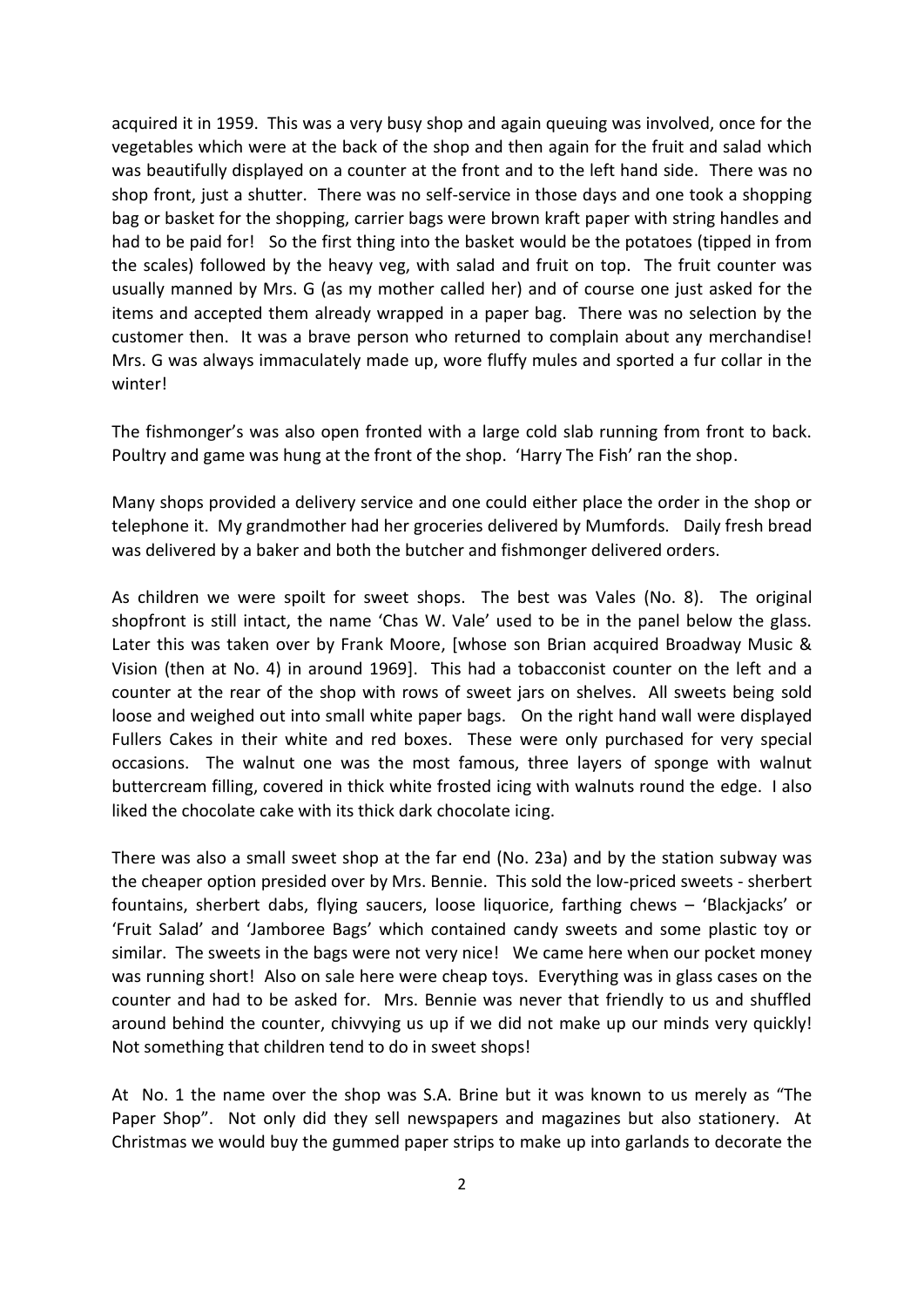living room. In November this was the place for fireworks; penny bangers and 'jumping jacks' were favourites with us - enough said!

Stationery and greetings cards were also sold at Baggotts Book Shop (No. 9) which also housed the Post Office counter at the far end of the shop. Gwen was the Sub Postmistress for many years. The queue for the Post Office could stretch the length of the shop on pension day! There was also a telephone kiosk in the shop, which my mother had to use when we first moved to our new house in 1957 as there was a long wait for a telephone in those days. Baggotts not only sold books but ran a lending library as well. They also sold Dinky Toys and Hornby trains which were displayed in glass showcases on the left hand wall.

Woodford was well supplied with dry cleaners, Achille Serre (later Sketchley) at No. 10 and two over the railway and two more on the High Road. There was a strong smell of dry cleaning fluid in Achille Serre's and one wonders now what the assistants were breathing in all day.

A.E. Pope (No. 28) the ironmonger (later Gray Brothers) was an 'Aladdin's cave'. The stock reached from floor to ceiling and there were two high counters both with shelves above them to provide even more storage. The far counter sold nails and screws (sold loose and weighed out), decorating supplies and tools. At this counter also I would be sent with an old lemonade bottle to get it filled with white spirit or metholated spirit if mother was decorating. Certainly would not be allowed today! They sold paraffin too. At the left hand counter they sold general hardware goods – polish, dusters, cleaning materials etc. They would wrap goods in brown paper parcels tied up with string. The paper was torn from a huge roll at the end of the counter and the string was pulled from a dispenser high up on the wall. Also on sale were shopping trolleys - not the square tartan ones seen today, these were handcrafted wicker baskets with a wooden walking stick as a handle. To differentiate one's own trolley, plastic covers in different patterns could also be purchased from Popes. These trolleys were very popular with Woodford ladies and could be seen lined up outside the shops awaiting their owners return. Popes had a second shop at 34 which sold wallpaper and paint. When the fishmonger closed, Gray Brothers expanded next door and the two shops connected. For some long time afterwards the smell of fish, which must have permeated the brickwork, could be smelt in the shop!

Before The Broadway was built there were shops at the High Road and some in Lower Snakes Lane but with the building of the Monkhams Estate, obviously there was need for local shops. The original parades date from just after 1900, the west side finished at Chrystalls Chemists, one of the original shops still trading today complete with its wonderful Edwardian shopfront. The east side finished at No. 26 (Mumfords).

Many of the shops in the 1960s were original from when the parades were built. One such was R.W. & I. Puddicombe Ltd., drapers. This occupied the largest site 30, 31 and 31a. They were originally based in Leytonstone but moved to Woodford in 1903 when The Broadway was built. Presumably they saw the owners of the new houses as their target customers.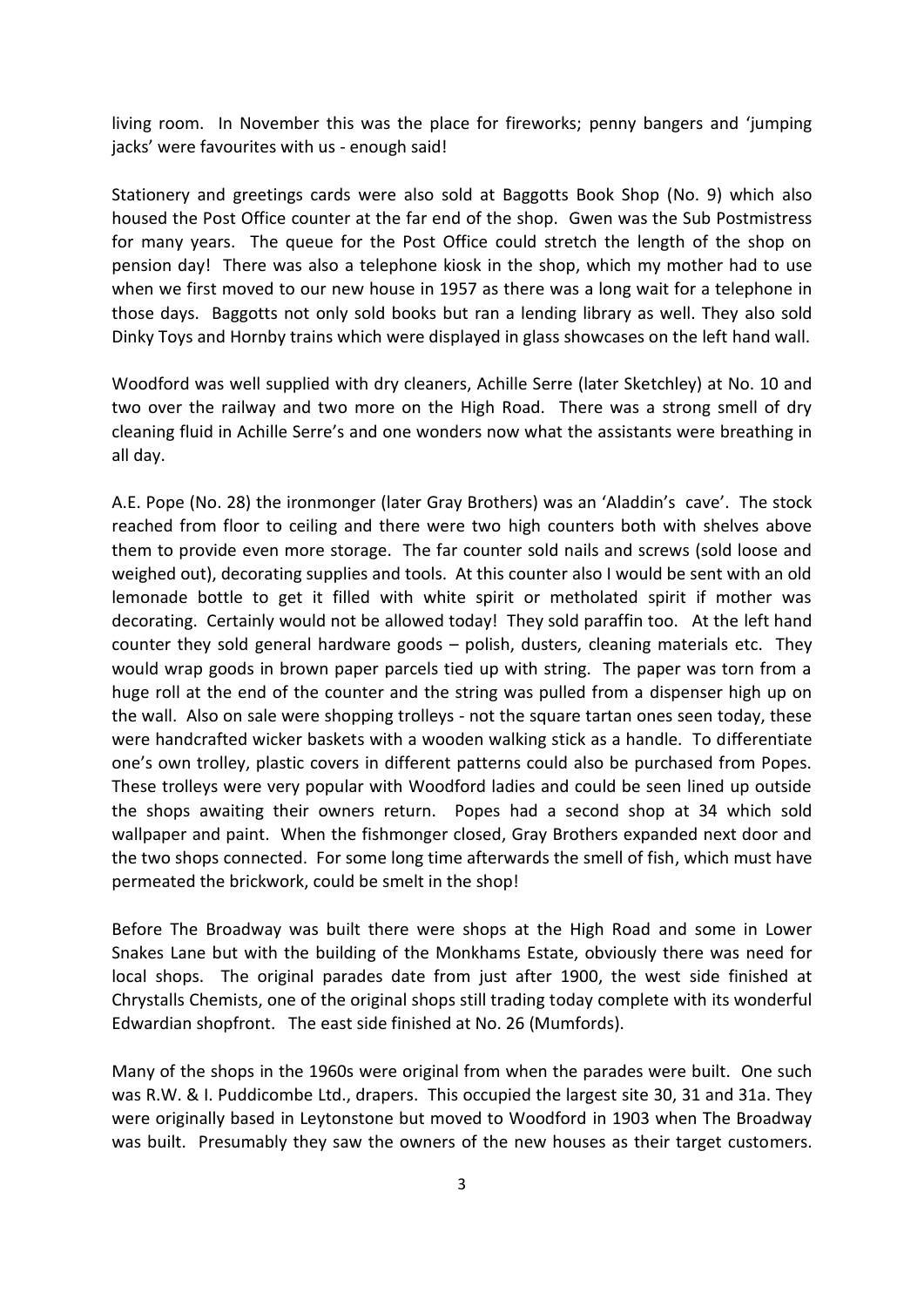Apart from their furriers shop, they closed the Leytonstone branch. Here too, the staff in the early days lived 'above the shop'. It was quite common practice for large shops to provide staff accommodation in those days. They sold ladies clothes, fabrics and had a large haberdashery department. When a purchase was made, the money was placed in the Lamson pneumatic tube which propelled it to the 'counting house' where the change and receipt were quickly returned to the shop floor. It had a large arcaded window and was a local 'institution' known as 'Pudds', sadly missed when it suddenly ceased trading in November 1986. So sudden was the closure that account customers who had been invited to a 'Gala Evening' were surprised to find themselves instead at a liquidation sale.

Another original is the off licence at No. 7, formerly Findlater, Mackie Todd. This had the air of a gentleman's club and a smell all its own. I would be sent to get the empty soda syphon exchanged for a new one.

A later addition in around 1928 was the large showroom and offices at No. 15 built for the 'Gas, Light & Coke Company' (becoming the North Thames Gas Board under nationalisation in 1949). This stood apart from the neighbouring shops and, being on a corner, left a triangle of land on which they built a shop at No. 14. This was The Broadway Music Salon, opened by Jack Shearmur in 1928, he ran it with his wife Betty. In the late 1950s he opened another shop at No. 4 for radio and television sales. They sold not just records but also musical instruments and sheet music.

Many of the shops closed for lunch, even the United Dairies and the Post Office closed (Chrystalls still does to this day). The shops opposite, from 23 to 25 were built later. The largest was Howards gentlemens' outfitters at 24. Francis Hair Fashions at 23 , Kistrucks Bakers at 25a and Broadway Jewellers at 25.

On Station Approach were small single storey shops housing Fredrick Worley, Estate Agent and Fred Mason Taxis (still in business today). Fred himself still drove a cab then.

Two of these shops were occupied by coal merchants - Charrington, Gardner Lockett Ltd. and Rickett, Cockerill & Co. The coal was still delivered by train to the coal yard adjacent to Woodford Station (now the car park).

Supermarket shopping finally arrived in Woodford with the opening of Bishops Stores (now Budgens) in 1970. In those days, a new supermarket was invariably opened by a celebrity who would 'draw the crowds'. Bishops was opened by Ted Ray, a popular comedian of the day and also an accomplished violinist (he used to finish his act playing the violin). The advertising for the new store promised cut prices and they produced a leaflet highlighting the special offers in the shape of a violin case with "Some of Ted's Fiddles".

The railway line at Woodford has always been a great social divide and I know that some people never shopped on 'the other side of the line'. My mother was not such a snob and did cross the line as she used the London Co-Op butcher and John's the fishmonger at 14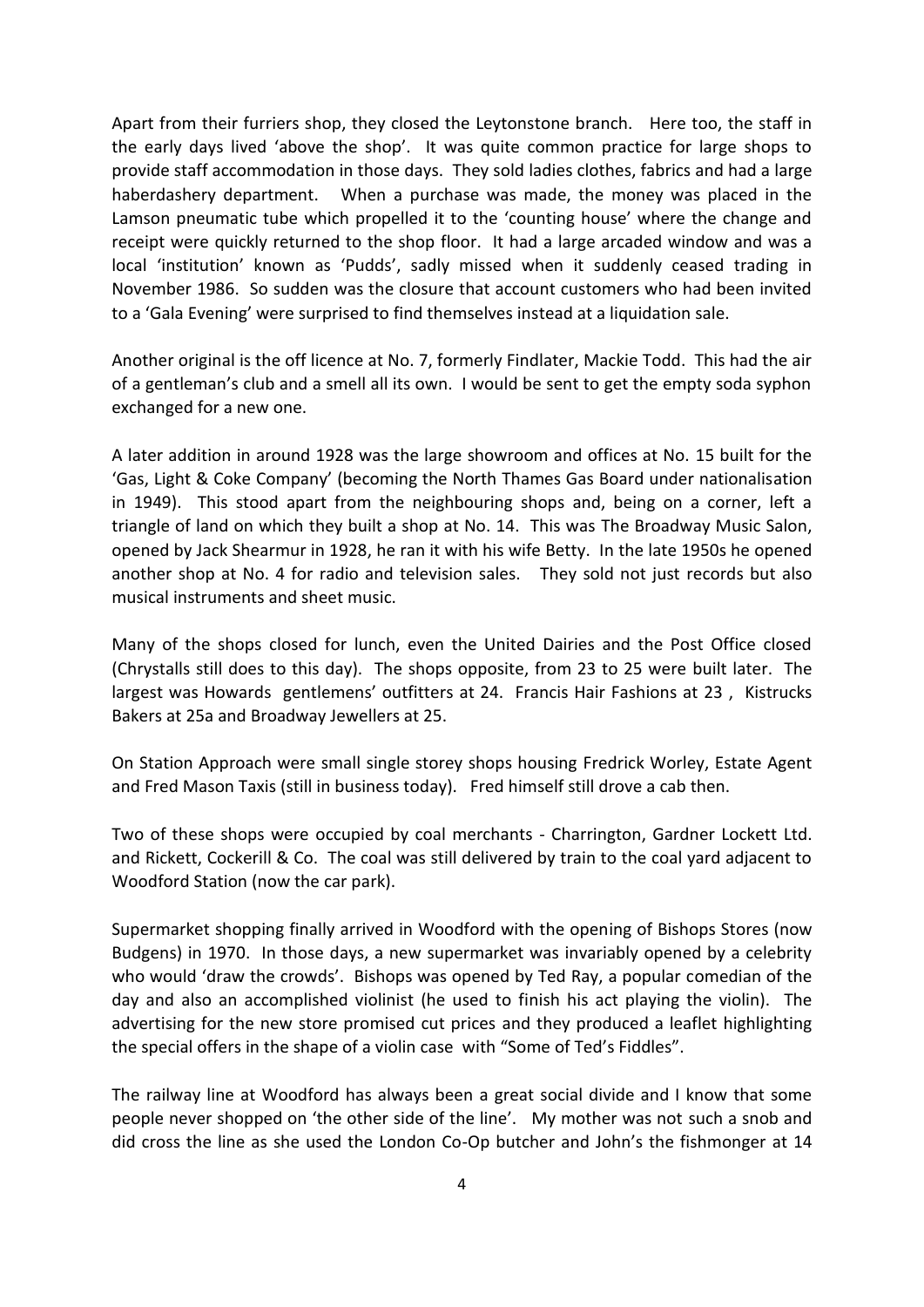Jubilee Parade. The Co-Op (60-66 Snakes Lane) had a grocers, greengrocers, butchers and chemist. If I was sent to buy anything I had to be sure to give my mother's Co-Op number (I can still recite it!) so that she got her 'divi' on the purchase. This was handwritten in a book and a small receipt given, if I returned home without the receipt I was sent back!

I remember the first self-service shop opening – Stitchers Stores – which was at 9 Jubilee Parade. My mother refused to shop there as she had no intention of picking the goods off the shelf herself! How times have changed! I loved going in there and watching the goods being 'rung up' on the huge electric cash register by the heavily made-up assistant. They also gave Green Shield Stamps which was a novelty. The Co-Op grocery shop was converted to self-service by simply pushing the counters together in the middle of the shop to allow the customers access to the wall shelves originally behind the counters. Another grocer on that side was Bishops Stores at 3 Rex Parade. They later opened the supermarket in The Broadway and closed the old shop. Next to them was the Essex County Library, before it moved to its present site in Snakes Lane West in 1961.

Further down was Cramphorns the seed merchants who sold garden supplies (No. 98), Edmund R. Goodrich, ironmongers (No. 100) and W. Waide Pollard & Sons, drapers (No. 102-104). All three had branches throughout East London and will be remembered by many I am sure.

Behind Pollards, down a passageway, was Sid Mavers barbers shop where I was sent to get my hair cut. At 108, Shepherd's bakers, still there and at 118 was Ely's cycle shop who also sold model aeroplane kits as I recall. Next door was the fish & chip shop and we used to come here for a sixpenny bag of chips on cold winter evenings!

Occupying a large site on the corner of Jubilee Parade and St Barnabas Road was Richards shoe shop (No. 7). Shoe shops then had their ranges displayed in the windows and the stock in boxes on shelves around the shop. There was no stock displayed inside. So having pointed out the style in the window, the assistant would climb up to fetch the required box. They were always busy and never seemed to have time to return the unsold boxes to the shelves so the shop floor would be covered in shoe boxes! Next door was a parade of small shops – Jubilee Market. The Floral Shop was first and next to that was the clock and watch repairer, S.C. Lampard. He used to open only on a Saturday morning and once he had taken in enough work for the rest of the week, he closed. At the end was a snack bar.

Also on Jubilee Parade was Gurneys the bakers with a long queue on a Saturday morning. It was still warm from the oven and just wrapped in thin tissue paper. We were entering the age of the 'sliced loaf' and Gurneys was taken over by Clarks Bakery, sadly no more was there a smell of freshly baked bread and it was delivered instead by lorry from an 'industrial' bakery.

We did not shop much on the High Road but there were some shops that my mother used on occasion. A.D. Stephens glass and china shop (No. 72) had a long arcade entrance with